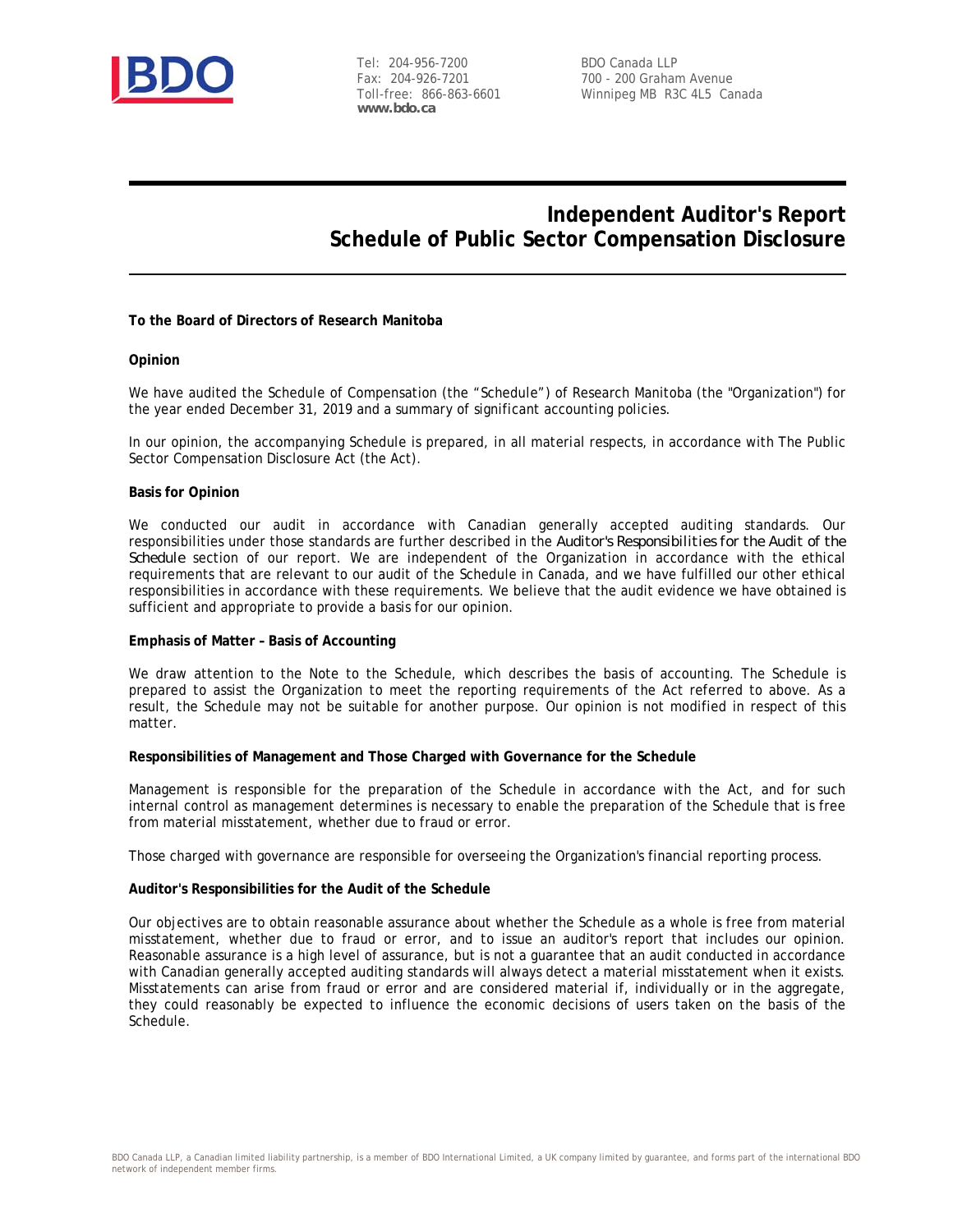

As part of an audit in accordance with Canadian generally accepted auditing standards, we exercise professional judgment and maintain professional skepticism throughout the audit. We also:

- Identify and assess the risks of material misstatement of the Schedule, whether due to fraud or error, design and perform audit procedures responsive to those risks, and obtain audit evidence that is sufficient and appropriate to provide a basis for our opinion. The risk of not detecting a material misstatement resulting from fraud is higher than for one resulting from error, as fraud may involve collusion, forgery, intentional omissions, misrepresentations, or the override of internal control.
- · Obtain an understanding of internal control relevant to the audit in order to design audit procedures that are appropriate in the circumstances, but not for the purpose of expressing an opinion on the effectiveness of the Organization's internal control.
- · Evaluate the appropriateness of accounting policies used and the reasonableness of accounting estimates, if any, and related disclosures made by management.

We communicate with those charged with governance regarding, among other matters, the planned scope and timing of the audit and significant audit findings, including any significant deficiencies in internal control that we identify during our audit.

BDO Canada LLP

Chartered Professional Accountants

Winnipeg, Manitoba June 22, 2020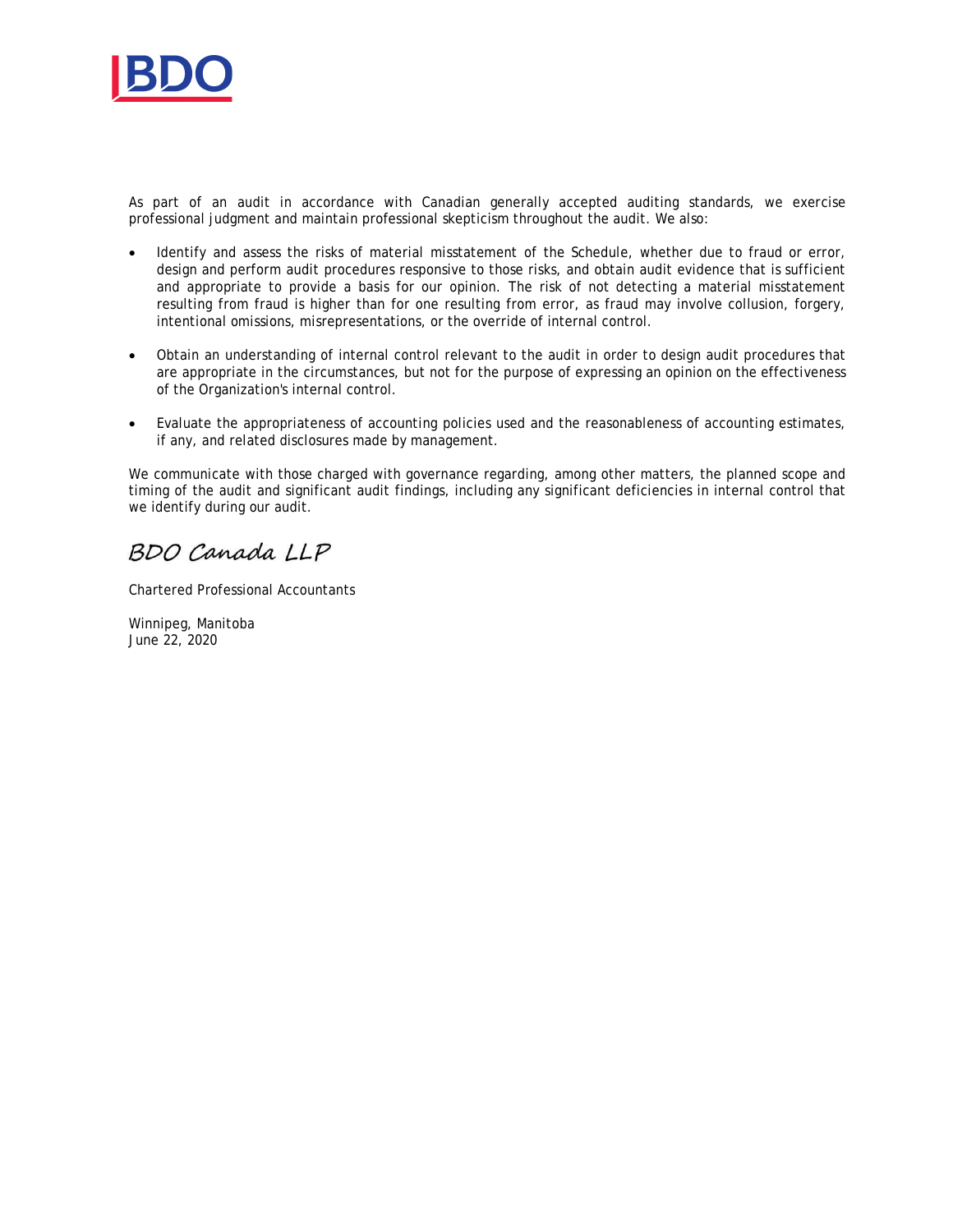# **RESEARCH MANITOBA Schedule of Public Sector Compensation Disclosure**

### **For the calendar year ended December 31, 2019**

Pursuant to the disclosure required by The Public Sector Compensation Disclosure Act, the following information is reported:

| a) |                                                         | Chairperson of the Board of Directors (over \$75,000)                      |    | Nil                         |
|----|---------------------------------------------------------|----------------------------------------------------------------------------|----|-----------------------------|
| b) | Aggregate compensation of all Board Members             |                                                                            |    | Nil                         |
| C) | Compensation of Officers and Employees over \$75,000:   |                                                                            |    |                             |
|    | Name                                                    | Title                                                                      |    | Amount                      |
|    | Ainslie Arnason<br>Christina Weise<br>Necole Sommersell | Manager, RITHIM<br>Chief Executive Officer<br>Manager, Evaluation & Impact | \$ | 90.680<br>164,327<br>93,918 |